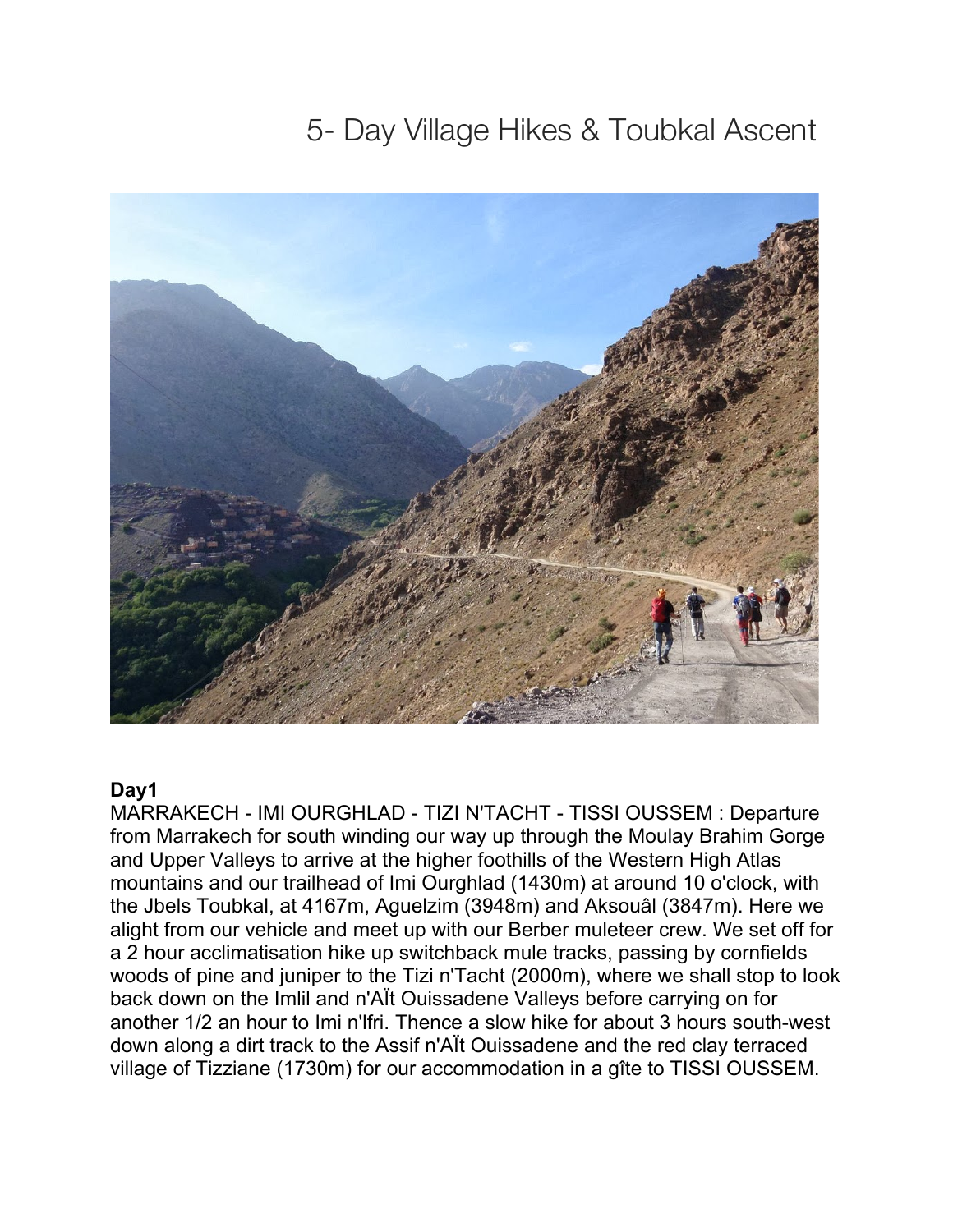# **Day2**

TISSI OUSSEM - TIZI M'ZIK - AROUMD: We strike out up through pine and juniper trees to traverse the Tizi M'Zik and descend slowly to the foot of the col just before the hamlet of M'Zik (1806m). This afternoon, we set off down to the Berber trailhead village of towards M'Zik, where we may take our lunch and then a welcome hot shower in the Auberge atlas of our guide, Mohamed at the village of aroumd.

# **Day3**

AROUMD - NELTNER REFUGE (3100 metres) An early start for the long, slow ascent to the Neltner Refuge (3207m), the base camp for Jebel Toubkal, the highest peak in North Africa. Leaving the green fields of Aroumd we follow the Mizane valley past the holy shrine of Sidi Chamharouch, a place of pilgrimage for many Moroccans. We must respect the local customs and non-Muslims are not allowed to enter the shrine. There are a number of small shops where we can purchase refreshments. After a picnic lunch by the river we continue the climb to the Neltner Refuge. Overnight camping near Neltner Refuge. (7 hours walking). Overnight camp/Refuge.

## **Day4**

ASCENT JEBEL TOUBKAL (4167 metres), AROUMD. A very early breakfast to set out around 0500h, to the lure of a spectacular sunrise and attain, after a three hour steep climb, the highest peak in the Maghreb (4167m). We shall take the Ikkhibi Sud or South Cirque for a straightforward - with your guide - 2 to 3 hour descent back to the Refuge for a picnic. In this event, we shall advise you, prior to setting out from Marrakech, of an alternative peak climb nearby. We shall now set off towards the north along steeply descending, zigzagging trails of the higher slopes of the Valley of the Assif n'lsouhouanem n'Ouagounss towards the Berber village of Sidi Chamharouch (3106m). Set beside a waterfall. There is a pilgrimage 'marabout' shrine here where we shall notice a tree, sacred to the local Berbers and pile up stones as we descend high above the valley of the Assif Mizane, down zigzagging trails around granite and basalt grey rocks for about 8km to the remarkable village of Aroumd (Aremd) overnight at the gîte d'étape.

### **Day5**

AROUMD - TIZI N'TAMATERT - IMLIL - MARRAKECH : Go for a relatively easy hike down a narrow, winding piste along the splendid lmenane Valley which splits the foothills of the Jbel Aksouâl and the Adrar n'Oukaïmeden ranges and the several Berber villages clinging to the upper slopes. After some 2 hours we continue up to the Tizi n'Tamatert (2272m) which affords us a panoramic vista of the lmlil Valley and hence a further 2 hours easy hike down winding mule tracks, passing through the village of Tamatert (1810m) with its orchards of apple, nut